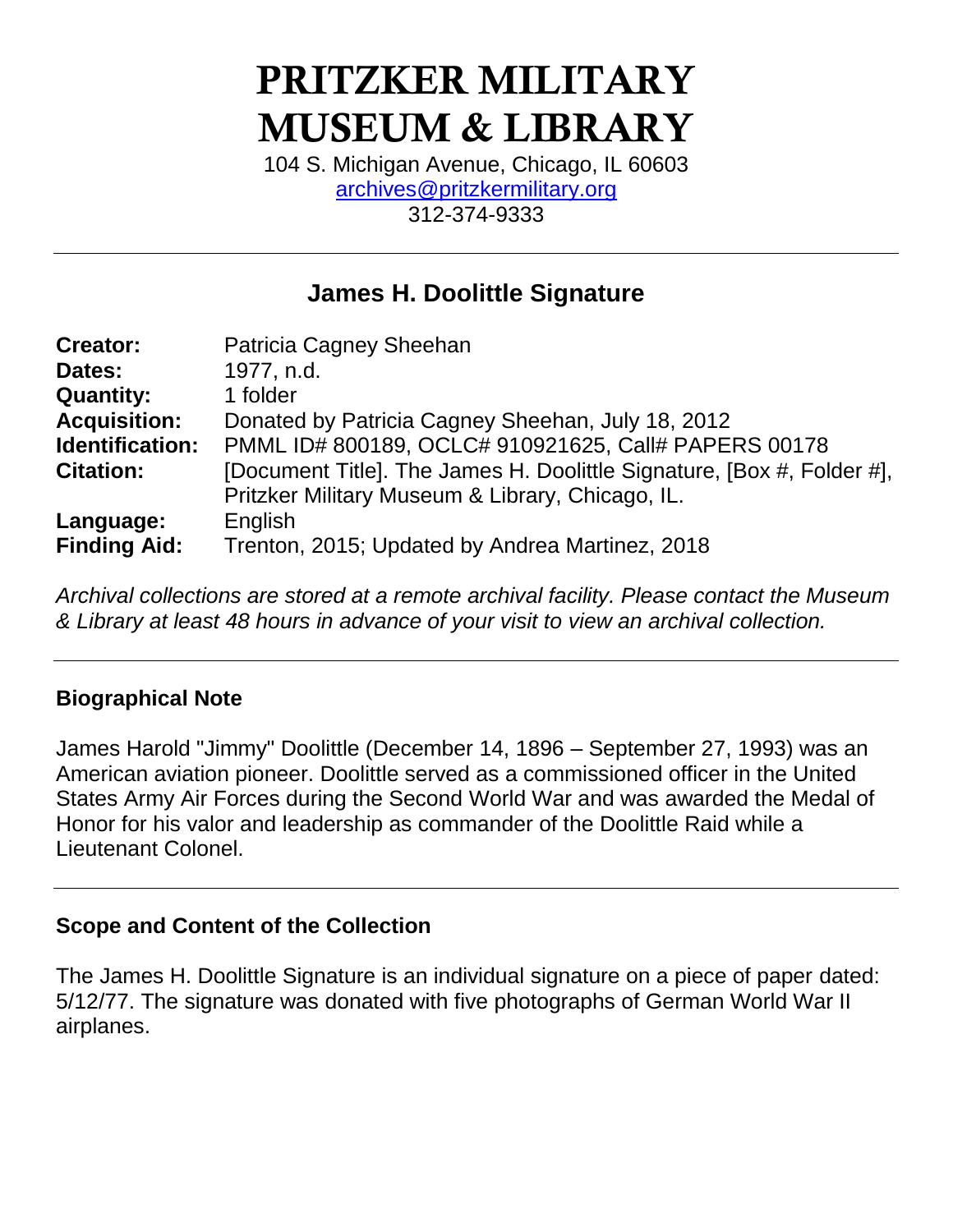## **Rights**

Copyrights held by Patricia Cagney Sheehan were transferred to the Pritzker Military Library. All other rights are held by the author or publisher. Users assume responsibility for following copyright laws as established by US Code Title 17.

#### **Related Material**

*Jimmy Doolittle: daredevil aviator and scientist* by Carroll V. Glines Call # TL540.D62G55

*Doolittle, a biography* by Lowell Thomas Call # UG626.2.D66T46 1982

*The first heroes: the extraordinary story of the Doolittle Raid* by Craig Nelson Call # D767.25.T6N45 2002

*Calculated risk: the extraordinary life of Jimmy Doolittle; a memoir* by Jonna Doolittle **Hoppes** 

Call # UG626.2.D66H67 2005

## **Key Subjects**

This collection is indexed under the following headings in the Library's online catalog. Researchers interested in materials about related topics, persons, or places should search the catalog using these subject headings.

#### **Names**

Doolittle, James Harold, 1896-1993

#### **Subjects**

United States.--Army Air Forces. World War, 1939-1945--Aerial operations, American.